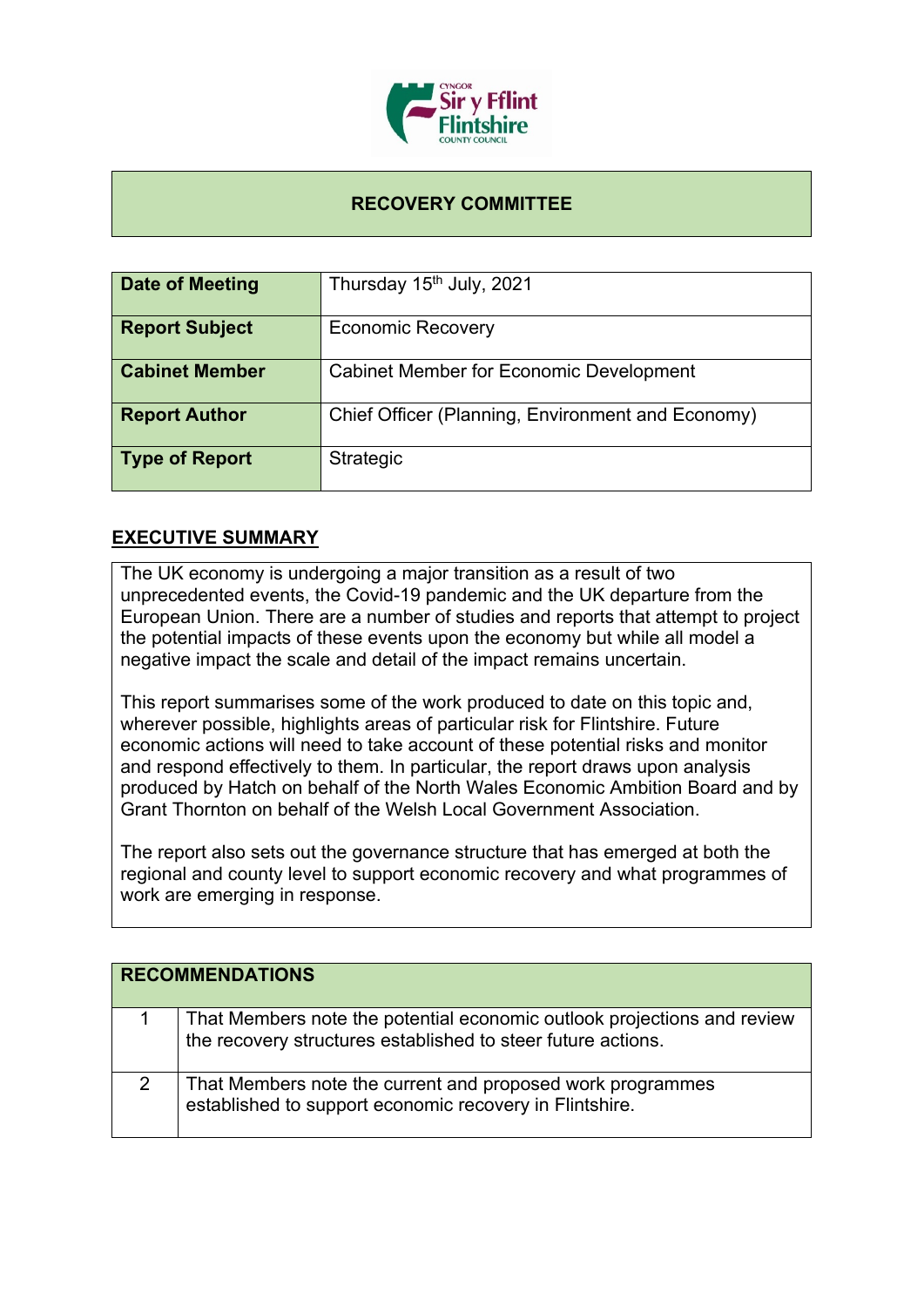## **REPORT DETAILS**

| 1.00 | <b>EXPLAINING THE ECONOMIC RECOVERY</b>                                                                                                                                                                                                                                                                                                                                                                                                                                                                                                                  |
|------|----------------------------------------------------------------------------------------------------------------------------------------------------------------------------------------------------------------------------------------------------------------------------------------------------------------------------------------------------------------------------------------------------------------------------------------------------------------------------------------------------------------------------------------------------------|
|      | <b>Brexit</b>                                                                                                                                                                                                                                                                                                                                                                                                                                                                                                                                            |
| 1.01 | On 31 December 2020 the transition period for the departure of the UK from<br>the European Union came to an end. The UK Government negotiated the<br>EU UK Trade and Co-operation Agreement with the European Commission<br>which provides a framework for the future relations between the EU and the<br>UK. It should be stressed, though, that the Agreement is not a completed<br>process and there are many areas where negotiations will continue over<br>future years to resolve outstanding matters.                                             |
| 1.02 | This is an unprecedented situation as no major economy has ever left a<br>closely integrated trading bloc previously; in general economies seek<br>greater integration not less. Due to the uniqueness of the situation,<br>predicting the likely impacts with any degree of certainty is not possible.<br>With virtually no exceptions, all modelling produced prior to the end of the<br>transition period projected reduced economic growth for the UK in future<br>years compared to what would have been the case had it not left the EU.           |
| 1.03 | The Trade and Co-operation Agreement with the EU does not apply tariff<br>barriers to trade that would add extra costs to UK products being sold in<br>Europe. However, the decision by the UK Government to allow the UK to<br>diverge from EU standards and regulation will create additional regulatory<br>burdens for UK businesses wishing to export goods which have the<br>potential to reduce their competitiveness.                                                                                                                             |
| 1.04 | It is important to separate the short term disruption arising from the UK<br>leaving the EU with a limited period for businesses to adjust from the longer<br>term impacts which may take several years to appear, if at all. The<br>information presented in this report focusses primarily upon the latter.                                                                                                                                                                                                                                            |
| 1.05 | In December 2020 Grant Thornton produced a report on behalf of the Welsh<br>Local Government Association on the potential trade impacts of the UK<br>leaving the EU. The Grant Thornton report highlights that "the European<br>Union (EU) is Wales' largest trading partner, accounting for 61% of all<br>goods exports in 2019. It is a dependency that is notably greater than the<br>United Kingdom (UK) as a whole where the EU only accounted for 48% of<br>all exports."<br>The Bank of England estimate a 10.5% reduction in trade across the UK |
|      | under the new Trade and Collaboration Agreement and a reduction in Gross<br>Domestic Product of 3.25%.                                                                                                                                                                                                                                                                                                                                                                                                                                                   |
|      | Grant Thornton estimate that the Trade and Cooperation Agreement could<br>reduce exports by 6% each year compared to what would have been<br>expected otherwise. This equates to an annual loss of £1.1bn to the Welsh<br>economy.                                                                                                                                                                                                                                                                                                                       |
| 1.06 | There are a number of risks arising in a Flintshire context:<br>Due to its economic profile Flintshire is particularly vulnerable to the<br>trade impacts highlighted above. Grant Thornton estimate that the                                                                                                                                                                                                                                                                                                                                            |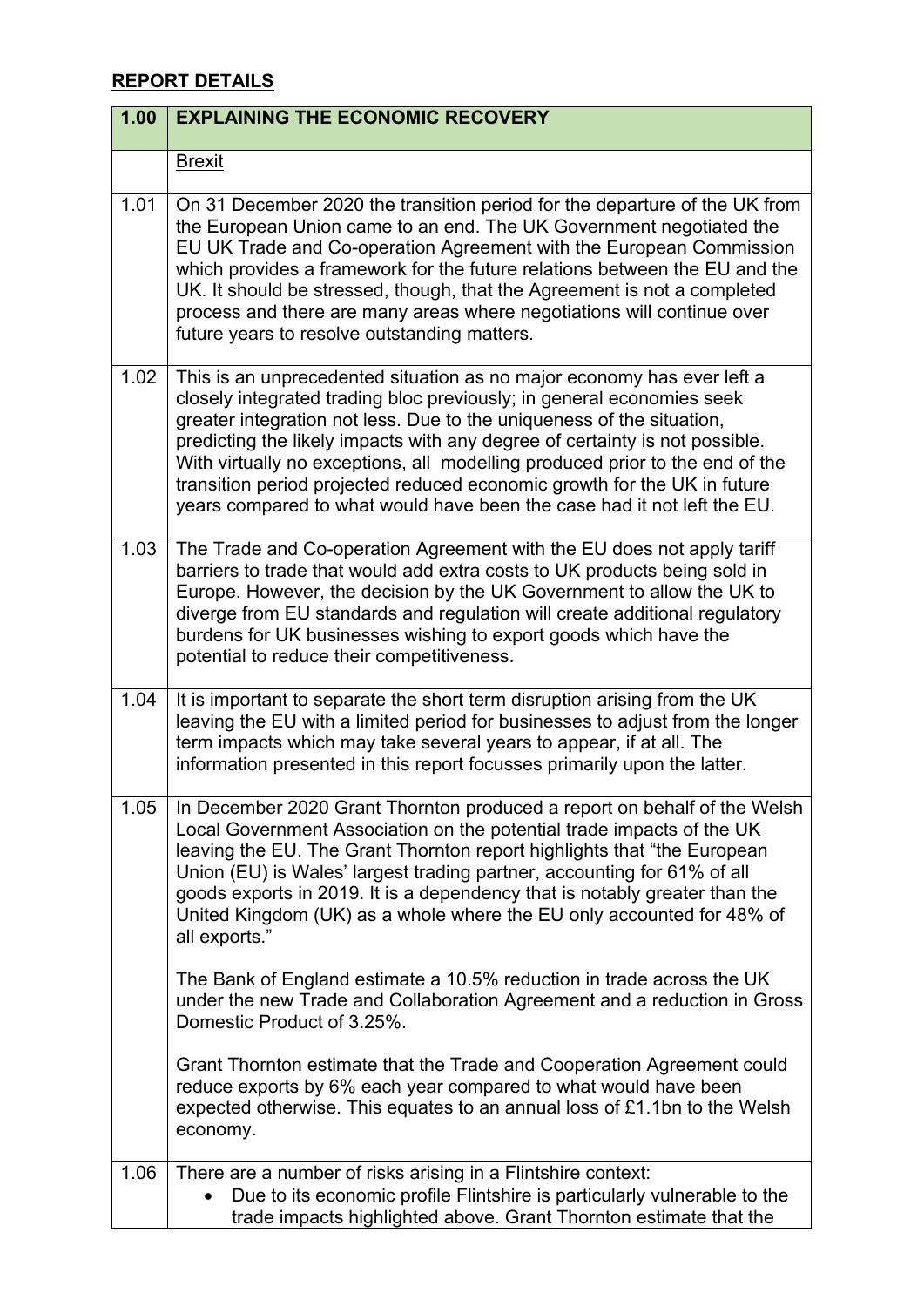|      | Flintshire and Wrexham economic area could lose £300m annually in<br>trade. This excludes consequential effects upon supply chain<br>companies as the impact of lost trade income "ripples" through them.<br>A disproportionate proportion on Flintshire businesses are not owned<br>$\bullet$<br>locally, making them more vulnerable to disinvestment decisions<br>made elsewhere.<br>There are a higher proportion of Flintshire residents with low skill<br>$\bullet$<br>levels compared to the Wales average. Typically, those with the<br>lowest skills are most at risk of redundancy and longer term<br>unemployment.                                                                                                                                                                                                                                           |
|------|-------------------------------------------------------------------------------------------------------------------------------------------------------------------------------------------------------------------------------------------------------------------------------------------------------------------------------------------------------------------------------------------------------------------------------------------------------------------------------------------------------------------------------------------------------------------------------------------------------------------------------------------------------------------------------------------------------------------------------------------------------------------------------------------------------------------------------------------------------------------------|
|      | Covid-19                                                                                                                                                                                                                                                                                                                                                                                                                                                                                                                                                                                                                                                                                                                                                                                                                                                                |
| 1.07 | The Covid-19 pandemic has had severe economic impacts due to the<br>restrictions needed to control the spread of the virus. The full impact of the<br>pandemic on the economy cannot yet be fully predicted not least because<br>the restrictions are still in place and evolving. It is expected that the<br>economy make take several years to bounce back to its pre-pandemic<br>levels.                                                                                                                                                                                                                                                                                                                                                                                                                                                                             |
| 1.08 | Current economic impacts of the pandemic include:<br>All sectors have suffered adverse impacts from Covid with the<br>majority of businesses reporting negative impacts.<br>The tourism and hospitality sector has been disproportionately<br>$\bullet$<br>affected and businesses in the sector are less likely to have the cash<br>reserves needed to survive. In Flintshire, it is estimated that the<br>sector had generated £179m less in revenue by October 2020 than it<br>had by the same point in the previous year (STEAM 2020).<br>Critical sectors such as aerospace, automotive and advanced<br>٠<br>manufacturing have made considerable use of the furlough scheme<br>which is masking the impact of Covid upon those sectors.<br>Unemployed claimants have doubled compared to pre-Covid levels.<br>Young people have been disproportionately impacted. |
| 1.09 | The diagram below from the Grant Thornton report shows where potential<br>impacts from Brexit and Covid may be most likely to be felt within Flintshire.                                                                                                                                                                                                                                                                                                                                                                                                                                                                                                                                                                                                                                                                                                                |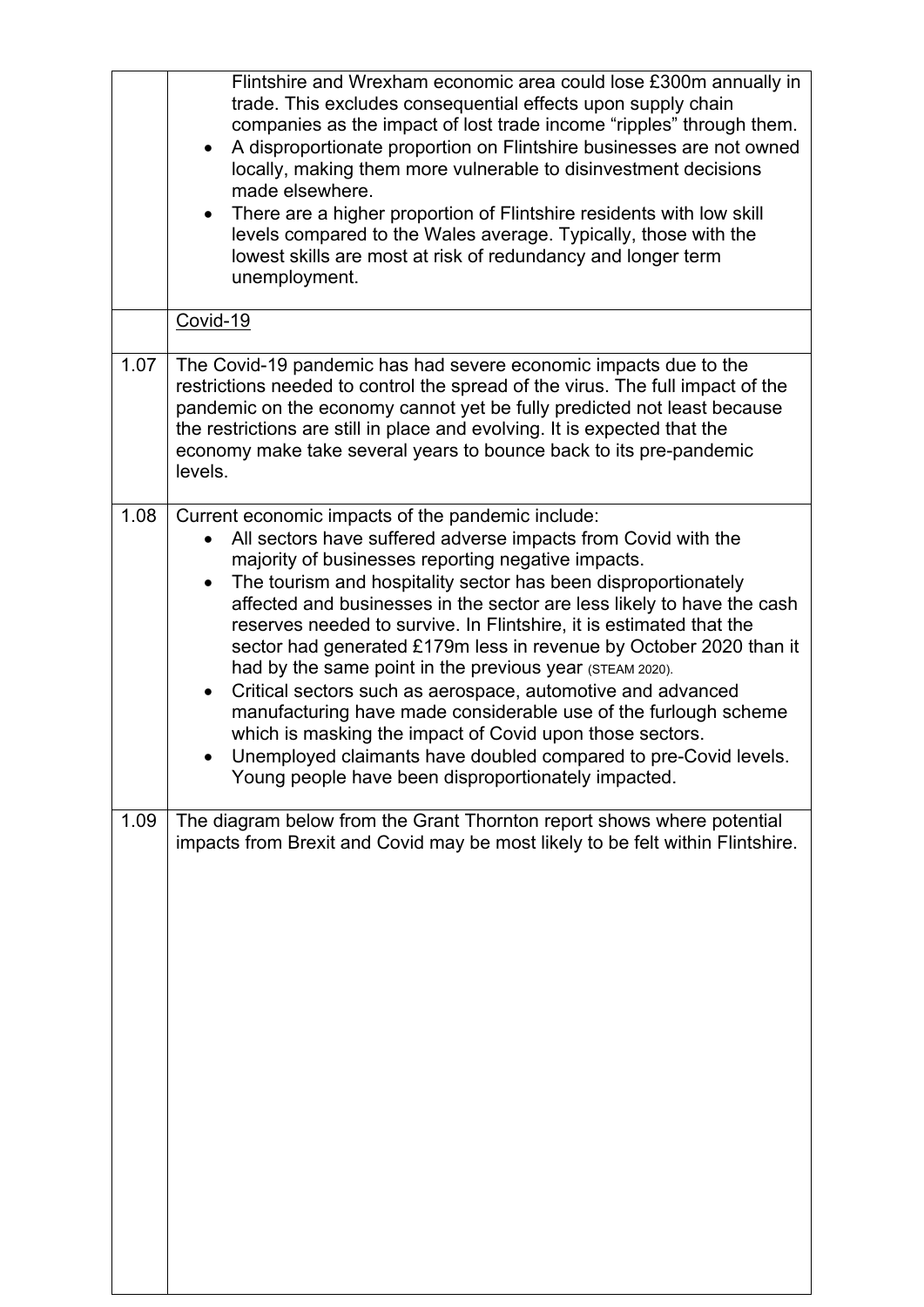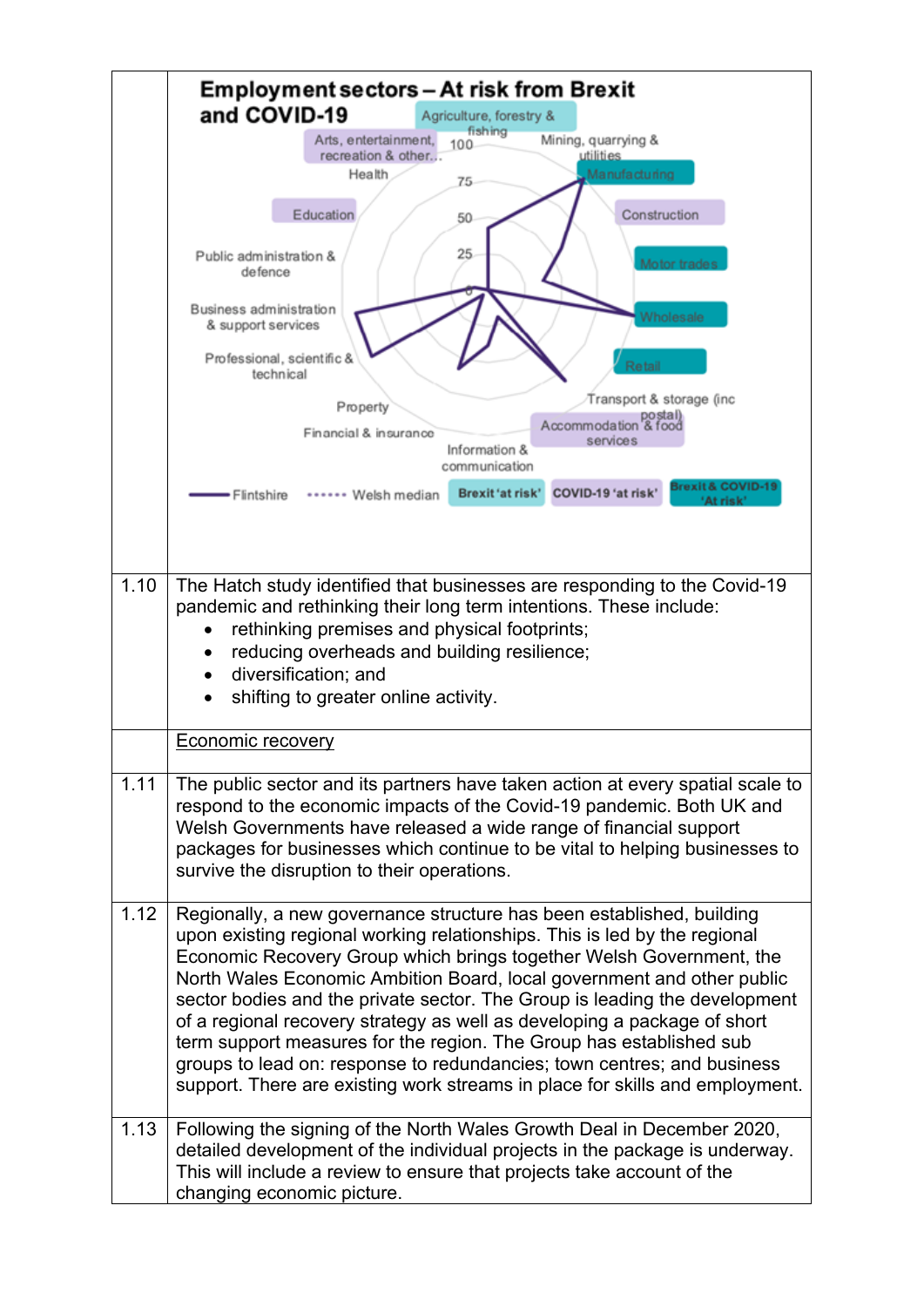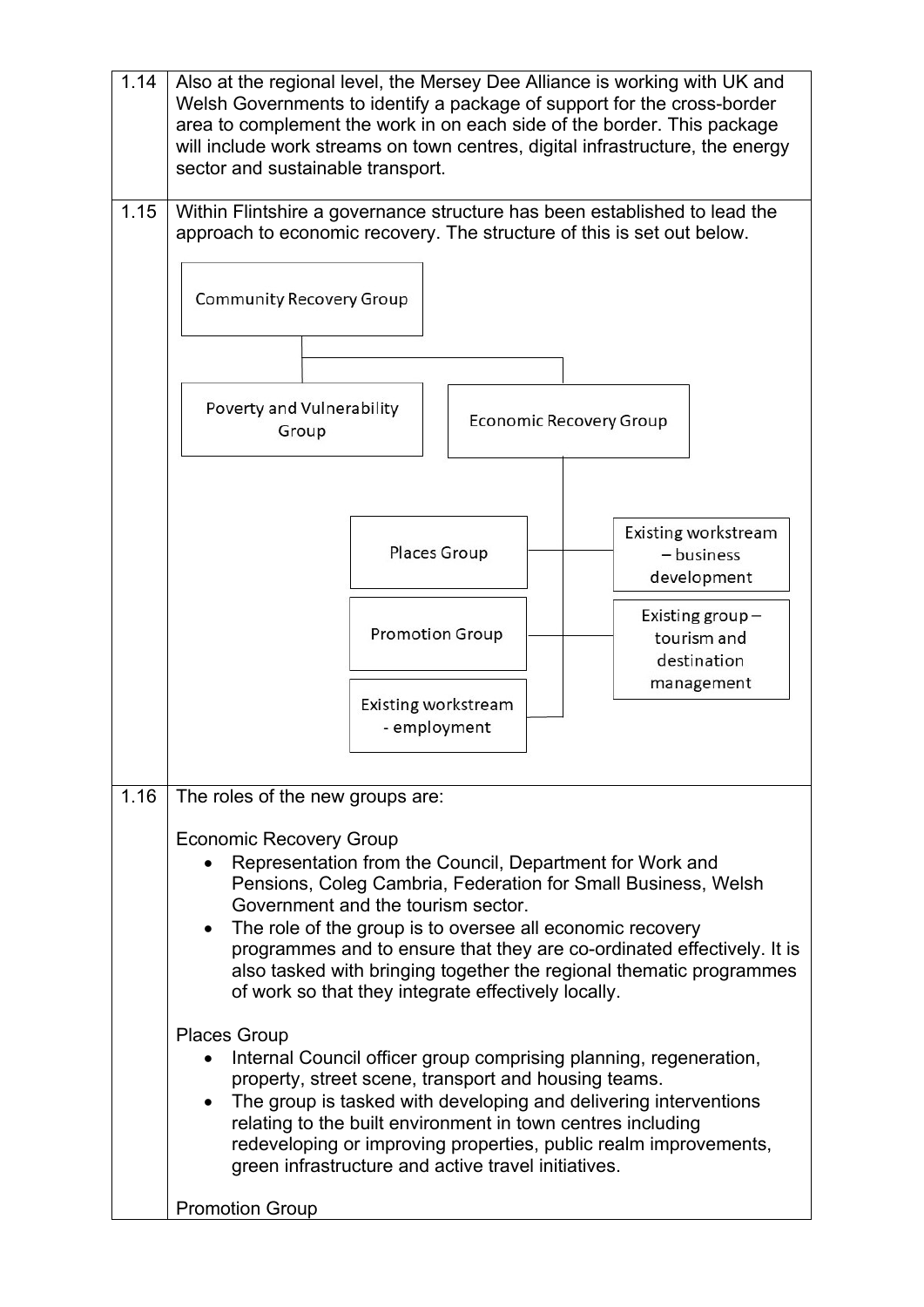|      | Internal Council officer group comprising corporate communications,<br>$\bullet$<br>regeneration, business development and tourism teams.<br>The group is tasked with effectively promoting town centres and the<br>tourism and hospitality sectors to assist their recovery.                                                |
|------|------------------------------------------------------------------------------------------------------------------------------------------------------------------------------------------------------------------------------------------------------------------------------------------------------------------------------|
| 1.17 | The main strands of activity that have taken place to respond to the<br>economic crisis have included:<br>Providing a help line service to business community and keeping<br>$\bullet$<br>them up to date on Covid and Brexit developments.<br>Refocussing the Flintshire in Business support programme towards<br>$\bullet$ |
|      | online delivery with a series of "how to" videos produced and 43<br>virtual events held.                                                                                                                                                                                                                                     |
|      | Delivering a promotional programme from September 2020 to July<br>$\bullet$<br>2021 for town centre, tourism and hospitality businesses.<br>Delivering the Welsh Government funded grants to local small<br>$\bullet$                                                                                                        |
|      | businesses.<br>Continuing to deliver employability mentoring support to individuals                                                                                                                                                                                                                                          |
|      | who are out of work but with increased emphasis on helping them to<br>find wider support including financial advice, benefits, and well-being.<br>Supporting households to access acceptable broadband levels and<br>$\bullet$<br>continuing the delivery of digital infrastructure investment                               |
|      | programmes.<br>Supporting tourism and hospitality businesses with recruitment which<br>$\bullet$<br>has been particularly challenging in recent months.                                                                                                                                                                      |
| 1.18 | The economic recovery work streams are still evolving as the situation on<br>the ground is still subject to change with the EU exit having only recently<br>taken place and the Covid pandemic still underway. The priorities set out<br>below are therefore likely to change to meet local needs.                           |
|      | 1. Contribute to regional work streams for economic recovery and, in<br>particular, ensure that regional investment packages adequately<br>meet the needs of Flintshire.<br>2. Ensure that development work is undertaken so that Flintshire is able                                                                         |
|      | to take advantage of regional programme funding as it becomes<br>available.                                                                                                                                                                                                                                                  |
|      | 3. Reshape business development programmes<br>a. Increase emphasis in 1-1 and group support on helping<br>business to adapt, diversify and build their resilience.<br>b. Increase emphasis on online channels of support.<br>c. Increase engagement with, and support for, High Street                                       |
|      | businesses.<br>d. Continue to promote the town centre, tourism and hospitality<br>sectors to assist with their recovery.<br>e. Increase engagement with, and monitoring of, sectors at                                                                                                                                       |
|      | highest risk.<br>4. Maximise the local economic and social benefits from Council<br>expenditure                                                                                                                                                                                                                              |
|      | a. Increase the number of Council contracts that include social<br>value clauses and increase the scale of benefits realised.<br>b. Provide targeted support to help local companies to supply the<br>public sector.                                                                                                         |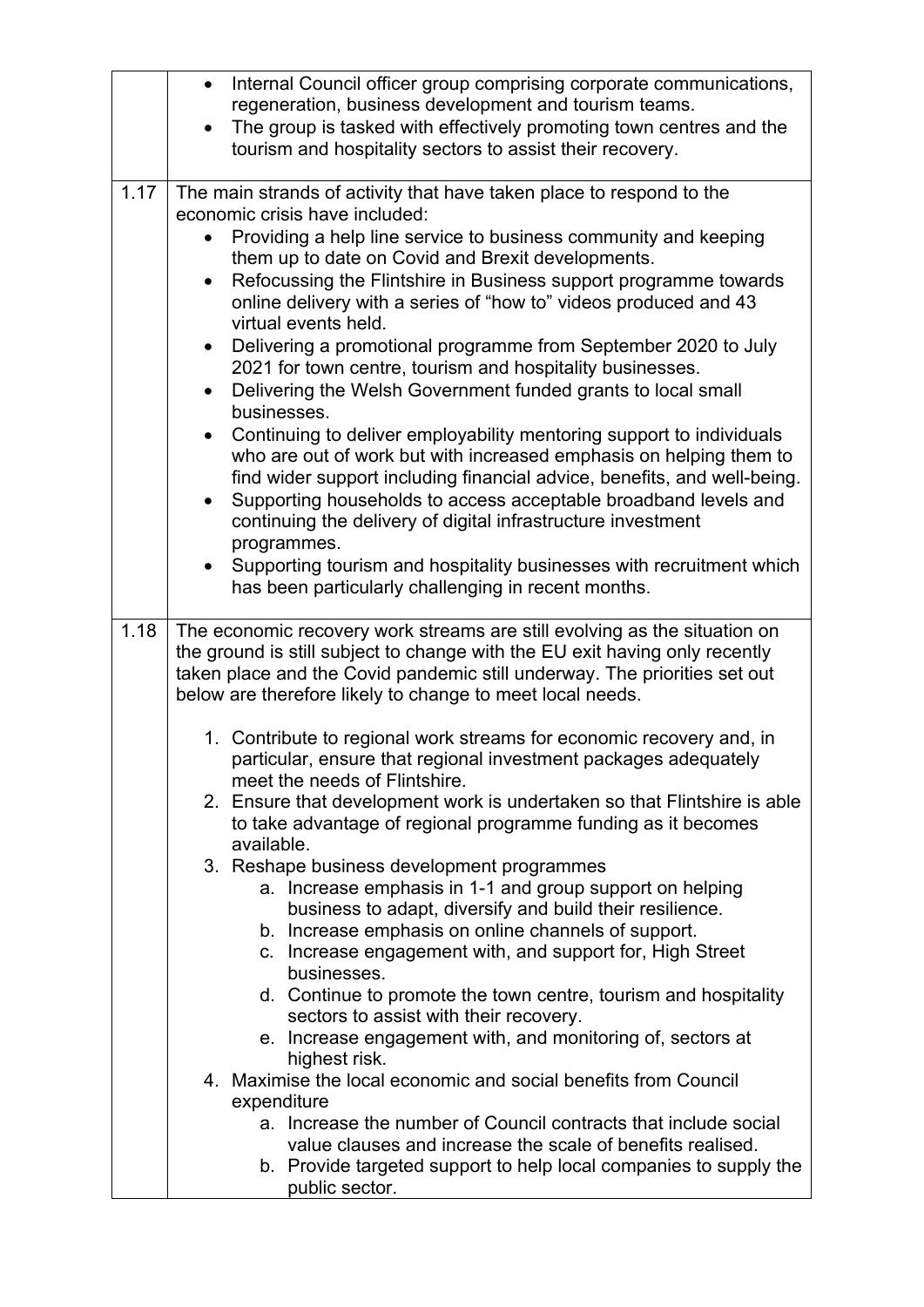|      | 5. Increase the scale and ambition of the town centre regeneration      |
|------|-------------------------------------------------------------------------|
|      | programmes to include                                                   |
|      | a. Improvements to the appearance of the towns including                |
|      | properties, green infrastructure and the street environment.            |
|      | b. Targeted redevelopment of sites and properties for a more            |
|      | diverse range of uses to reduce retail reliance.                        |
|      | c. Encourage new enterprises into town centres including social         |
|      |                                                                         |
|      | businesses and circular economy businesses.                             |
|      | d. Develop digital infrastructure in towns to enable better             |
|      | monitoring of their vitality as well as business.                       |
|      | e. Improve access to the towns through sustainable and active           |
|      | travel.                                                                 |
|      | 6. Improve the digital infrastructure of the County to support business |
|      | adoption and access by household.                                       |
|      | 7. Respond collaboratively to redundancy announcements to support       |
|      |                                                                         |
|      | companies and staff.                                                    |
|      | 8. Provide a flexible mentoring service to unemployed individuals to    |
|      | help them to re-engage with the labour market.                          |
|      |                                                                         |
| 1.19 | In recognition of the importance of these programmes in supporting      |
|      | economic recovery the following actions have been included within the   |
|      | Council Plan for 2021/22:                                               |
|      | Affordable and Accessible Housing - Explore opportunities to            |
|      | maximise housing and revitalise our towns through the                   |
|      | redevelopment of the High Street.                                       |
|      |                                                                         |
|      | Economy<br>$\bullet$                                                    |
|      | Town centre regeneration<br>$\circ$                                     |
|      | Monitor the health and vitality of town centres to<br>п                 |
|      | support effective management and business                               |
|      | investment decisions.                                                   |
|      | Promote town centre, hospitality and tourism<br>п                       |
|      | businesses to help with their post-Covid recovery.                      |
|      |                                                                         |
|      | Encourage and support investment in town centre                         |
|      | properties especially to facilitate more sustainable                    |
|      | uses. Link                                                              |
|      | Improve the environment in town centres.<br>٠                           |
|      | Support the growth of community enterprises in town<br>٠                |
|      | centre locations.                                                       |
|      | <b>Business</b><br>$\circ$                                              |
|      | Engage small businesses and improve support                             |
|      | packages available to them.                                             |
|      | Support the post-Covid recovery of Flintshire's street<br>٠             |
|      | and indoor markets.                                                     |
|      |                                                                         |
|      | Support the growth of the local and regional food and<br>ш              |
|      | drink business sector through marketing and                             |
|      | collaborative projects.                                                 |
|      | Support the recovery of the tourism and hospitality<br>п                |
|      | sectors and rebuild confidence in the industry.                         |
|      | Increase the scale and impact of the social business<br>ш               |
|      | sector.                                                                 |
|      | Support local businesses in their efforts to reduce their<br>ш          |
|      |                                                                         |
|      | carbon footprint and become more resource efficient.                    |
|      | Transport and digital infrastructure<br>O                               |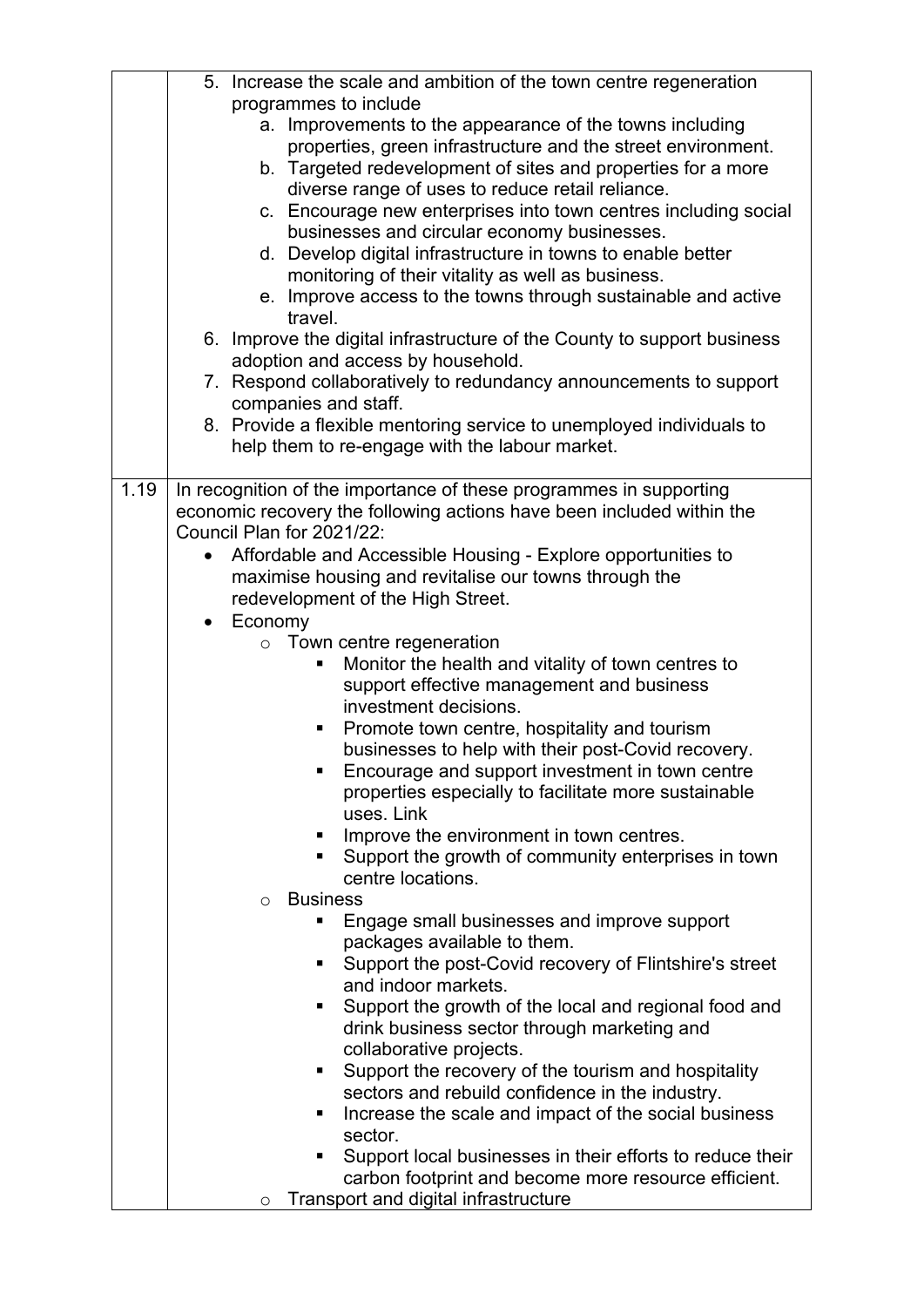|      | Complete the connection of all eligible public buildings<br>through the Local Full Fibre Network Project.<br>Start the delivery of the Flintshire elements of the North<br>п<br>Wales Growth Deal investment in digital infrastructure.<br>Connect further rural communities to improved digital<br>Ξ<br>infrastructure.<br>Develop and deliver transport infrastructure<br>ш<br>improvements as part of North Wales Metro<br>programme and the Council's Integrated Transport<br>Strategy. Link<br>Ensure Flintshire strategic transport priorities are well-<br>п<br>represented in the Regional Transport Plan from the<br>forthcoming Corporate Joint Committee development. |
|------|----------------------------------------------------------------------------------------------------------------------------------------------------------------------------------------------------------------------------------------------------------------------------------------------------------------------------------------------------------------------------------------------------------------------------------------------------------------------------------------------------------------------------------------------------------------------------------------------------------------------------------------------------------------------------------|
|      | <b>Local Development Plan</b><br>$\circ$<br>Ensure timely adoption of the LDP once Inspector's<br>Ξ<br>Report received.<br>Monitor overall Plan performance via the Annual<br>п<br>Monitoring Report (AMR) and submit to Welsh<br>Government.<br>Maintain and update the LDP housing Trajectory in line<br>٠<br>with planning decisions made.<br>Make decisions at Planning Committee in line with the<br>٠                                                                                                                                                                                                                                                                      |
|      | adopted LDP.<br>Reference the LDP growth strategy in early work on a<br>٠<br>North Wales Strategic Development Plan (SDP).<br>Spending money for the benefit of Flintshire<br>$\circ$<br>Encourage and support commissioners and suppliers to<br>generate additional well being outcomes.<br>Increase the ability and confidence of local businesses<br>٠<br>to supply the public sector.<br>Collate and celebrate the achievement of strategic well<br>being outcomes.<br><b>Reducing worklessness</b><br>Co-ordinate a multi-agency approach to support<br>businesses to recruit staff from disadvantaged groups<br>Deliver mentoring and wider support programmes to<br>٠     |
| 1.20 | assist disadvantaged people to re-engage with the<br>labour market.<br>It has been highlighted above that the economic impacts of these transitions<br>will create a rapidly evolving situation and the response will need to be<br>flexible as a result. Progress on delivering the priorities in the Council Plan<br>and the associated work streams will be reported to Cabinet and the<br>Environment and Economy Overview and Scrutiny Committee on a regular<br>basis and discussion with members in these committees will allow the<br>programmes to adapt to change on the ground.                                                                                       |

| 2.00 | <b>RESOURCE IMPLICATIONS</b>            |
|------|-----------------------------------------|
| 2.01 | None arising directly from this report. |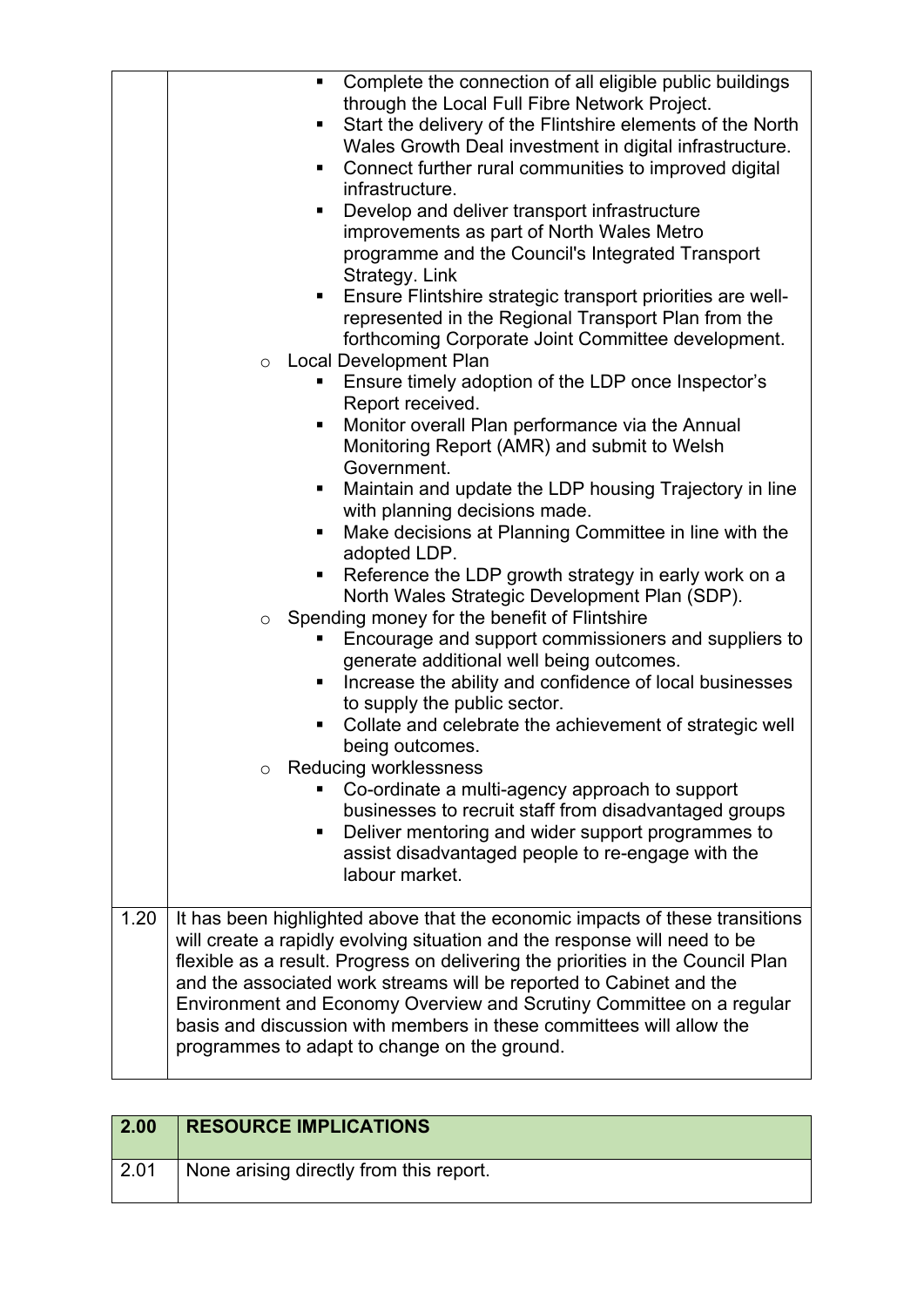| <b>IMPACT ASSESSMENT AND RISK MANAGEMENT</b> |                                                                                                                                                                                                  |
|----------------------------------------------|--------------------------------------------------------------------------------------------------------------------------------------------------------------------------------------------------|
|                                              | Ways of Working (Sustainable Development) Principles Impact                                                                                                                                      |
| Long-term                                    | The report highlights that the economic<br>impacts may take several years to materialise<br>and may not be predictable. The programmes<br>will be underpinned by increased monitoring            |
| Prevention                                   | and will evolve as circumstances change.<br>The economic circumstances highlighted in the                                                                                                        |
|                                              | report cannot be prevented. The programmes<br>will help to prevent the economic impacts<br>from being longer-lasting and more deep-<br>rooted than they might otherwise have been.               |
| Integration                                  | The governance structures highlighted in the<br>report combine both thematic work on<br>particular specialisms with regional and local<br>groups to integrate the work streams back<br>together. |
| Collaboration                                | All of the programmes of work identified are<br>delivered through collaboration. The report<br>highlights the range of collaboration at all spatial<br>scale, already underway.                  |
| Involvement                                  | A broad range of stakeholders, at all spatial scales,<br>will be involved in the development and delivery of<br>all programmes of work.                                                          |
| <b>Well-being Goals Impact</b>               |                                                                                                                                                                                                  |
| Prosperous Wales                             | Positive - the programmes of work identified<br>will help to mitigate the negative economic<br>impacts expected.                                                                                 |
| <b>Resilient Wales</b>                       | Neutral                                                                                                                                                                                          |
|                                              | Neutral                                                                                                                                                                                          |
| <b>Healthier Wales</b>                       |                                                                                                                                                                                                  |
| More equal Wales                             | Neutral                                                                                                                                                                                          |
| <b>Cohesive Wales</b>                        | Neutral                                                                                                                                                                                          |
| <b>Vibrant Wales</b>                         | Neutral                                                                                                                                                                                          |

- Corporate risk PE01 Loss of Community Benefits by not maximising the inclusion of social value in Contracts
- Corporate risk PE03 Unable to regenerate Town Centres through implementation of the Town Centre Strategy due to insufficient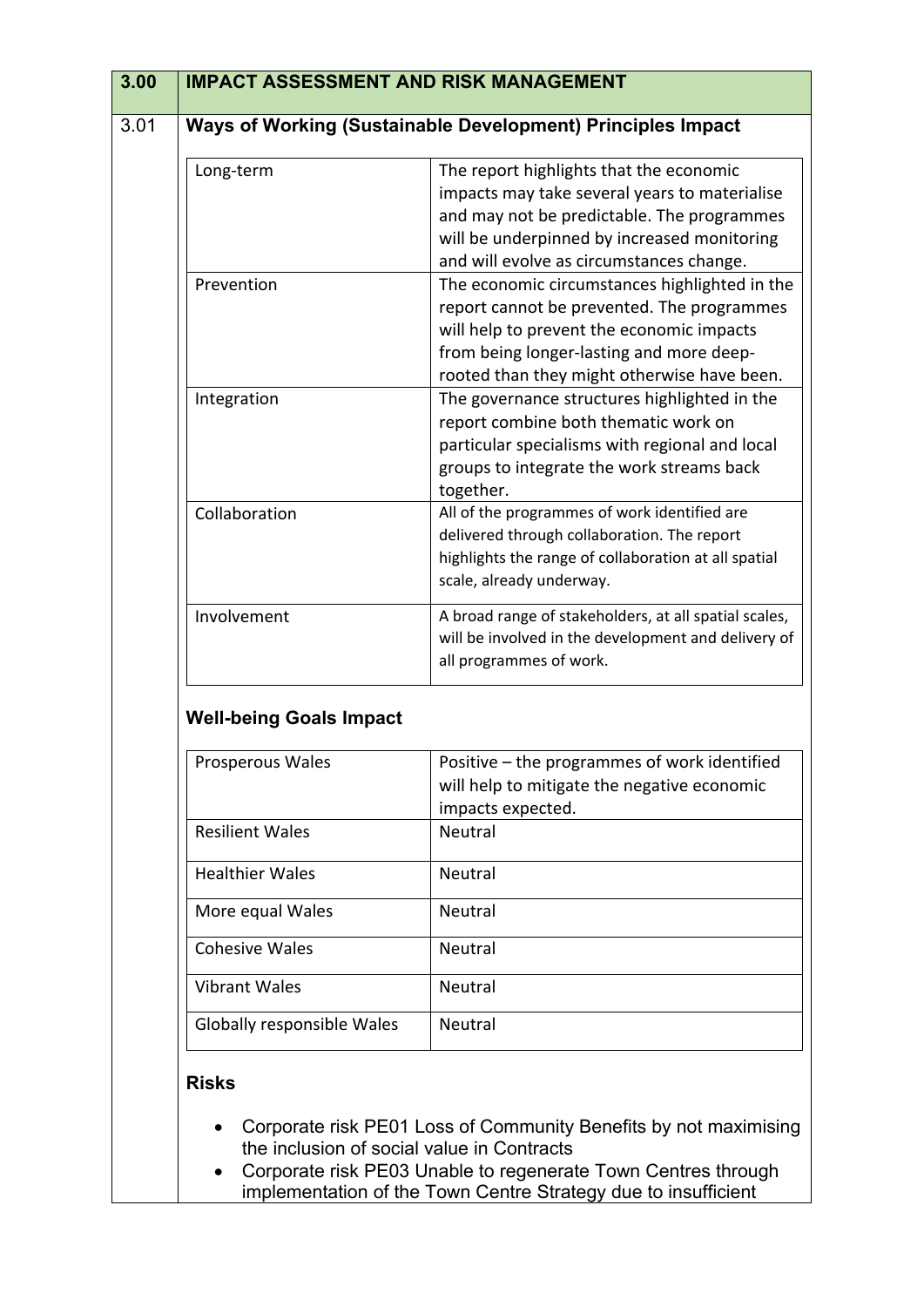| resources and the compound economic consequences of the<br>emergency situation<br>• Corporate risk PE04 Failure to prepare and deliver Growth Deal<br>projects due to potential realigning of capital funding<br>• Corporate risk PE19 - Failure to prepare and deliver Growth Deal<br>projects due to potential realigning of capital funding |
|------------------------------------------------------------------------------------------------------------------------------------------------------------------------------------------------------------------------------------------------------------------------------------------------------------------------------------------------|
|------------------------------------------------------------------------------------------------------------------------------------------------------------------------------------------------------------------------------------------------------------------------------------------------------------------------------------------------|

| 4.00 | <b>CONSULTATIONS REQUIRED/CARRIED OUT</b>                                                                                                                                        |
|------|----------------------------------------------------------------------------------------------------------------------------------------------------------------------------------|
| 4.01 | All actions identified in the plan for economic recovery are developed and<br>delivered in partnership with relevant stakeholders including local<br>communities where relevant. |

| 5.00 | <b>APPENDICES</b> |
|------|-------------------|
| 5.01 | None.             |

| 6.00 | LIST OF ACCESSIBLE BACKGROUND DOCUMENTS                                                                                                       |
|------|-----------------------------------------------------------------------------------------------------------------------------------------------|
| 6.01 | <b>Grant Thornton Brexit Exposure Dashboard</b><br><b>Grant Thornton Trade Impacts report</b><br>Hatch report Impacts of Covid on North Wales |

| 7.00 | <b>CONTACT OFFICER DETAILS</b>                                                                                                                            |
|------|-----------------------------------------------------------------------------------------------------------------------------------------------------------|
| 7.01 | <b>Contact Officer:</b> Niall Waller (Enterprise and Regeneration Manager)<br>Telephone: 01352 702137<br><b>E-mail:</b> $n$ iall.waller@flintshire.gov.uk |

| 8.00 | <b>GLOSSARY OF TERMS</b>                                                                                                                                                                                                                                                                                                                                                                                                                                                                                                                                                                                                                                                                                                                        |
|------|-------------------------------------------------------------------------------------------------------------------------------------------------------------------------------------------------------------------------------------------------------------------------------------------------------------------------------------------------------------------------------------------------------------------------------------------------------------------------------------------------------------------------------------------------------------------------------------------------------------------------------------------------------------------------------------------------------------------------------------------------|
| 8.01 | Circular economy $-$ A circular economy is an alternative to a traditional<br>linear economy (make, use, dispose) in which we keep resources in use<br>for as long as possible, extract the maximum value from them whilst in<br>use, then recover and regenerate products and materials at the end of<br>each service life. (WRAP 2021).<br>Green infrastructure - Green infrastructure is a network of multi-functional<br>green space and other green features, urban and rural, which can deliver<br>quality of life and environmental benefits for communities. (Town and Country<br>Planning Association 2021).<br>Non-tariff barriers – These involve rules and regulations which make trade<br>more difficult. (www.economicshelp.org). |
|      |                                                                                                                                                                                                                                                                                                                                                                                                                                                                                                                                                                                                                                                                                                                                                 |